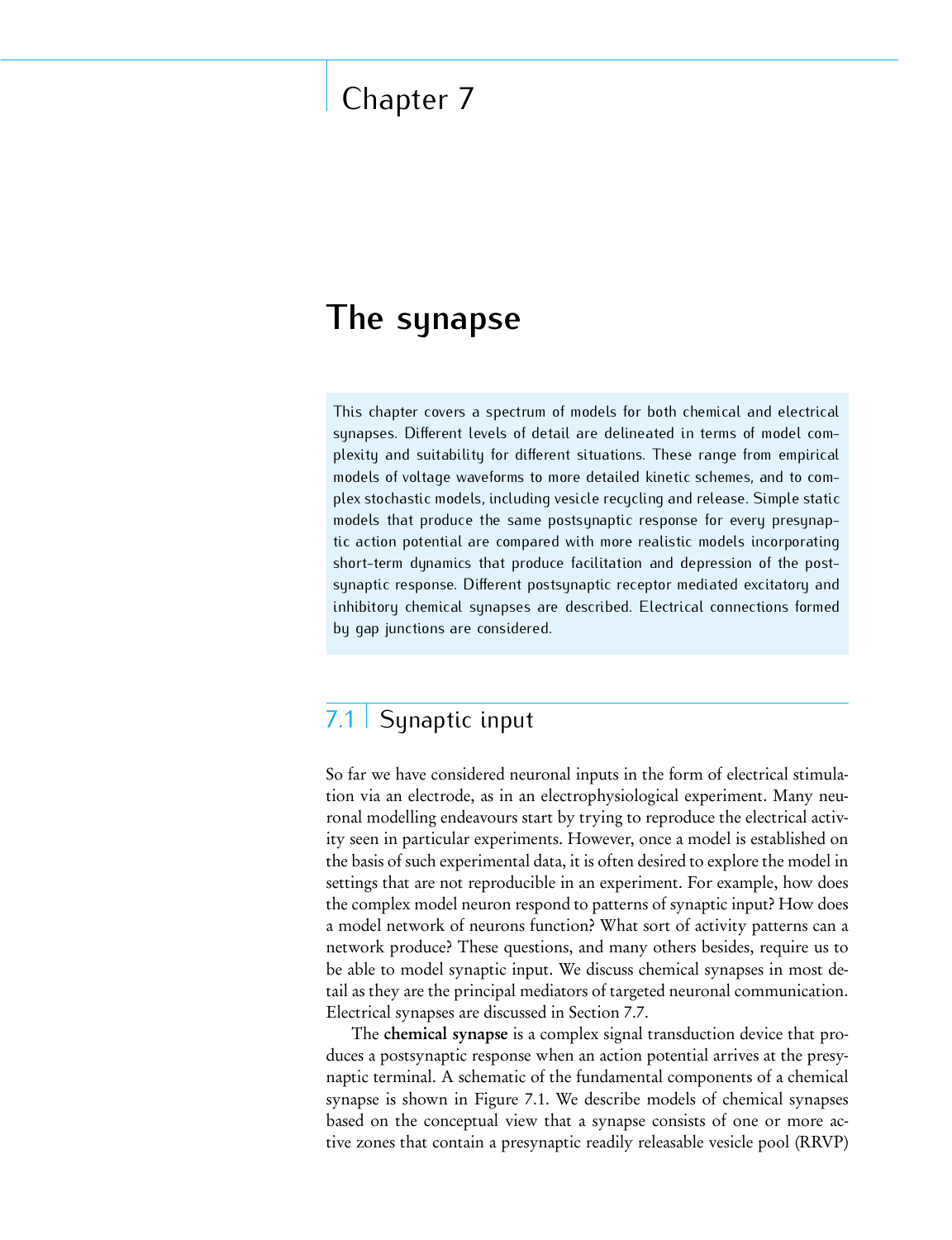

**Fig. 1.2 (a)** Quantal hypothesis of synaptic transmission. **(b)** Example Poisson distribution of the number of released quanta when  $m = 1$ . (c) Relationship between two estimates of the mean number of released quanta at a neuromuscular junction. Blue line shows where the estimates would be identical. Plotted from data in Table 1 of Del Castillo and Katz (1954a), following their Figure 6.

### **Box 1.2** Reasoning with models

An example in neuroscience where mathematical models have been key to reasoning about a system is chemical synaptic transmission. Though more direct experiments are becoming possible, much of what we know about the mechanisms underpinning synaptic transmission must be inferred from recordings of the postsynaptic response. Statistical models of neurotransvesicles  $\bigotimes_{i=1}^{\infty} \frac{1}{i} \bigvee_{k=1}^{\infty} \bigvee_{i=1}^{\infty} \frac{1}{i}$  recordings of the postsynaptic<br>mitter release are a vital tool.

> In the 1950s, the **quantal hypothesis** was put forward by Del Castillo and Katz (1954a) as an aid to explaining data obtained from frog neuromuscular junctions. Release of acetylcholine at the nerve–muscle synapse results in an **endplate potential** (**EPP**) in the muscle. In the absence of presynaptic activity, spontaneous **miniature endplate potentials** (**MEPPs**) of relatively uniform size were recorded. The working hypothesis was that the EPPs evoked by a presynaptic action potential actually were made up by the sum of very many MEPPs, each of which contributed a discrete amount, or 'quantum', to the overall response. The proposed underlying model is that the mean amplitude of the evoked EPP,  $V_e$ , is given by:

$$
V_{\rm e}=npq,
$$

where *n* quanta of acetylcholine are available to be released. Each can be released with a mean probability *p*, though individual release probabilities may vary across quanta, contributing an amount *q*, the **quantal amplitude**, to the evoked EPP (Figure 1.2a).

To test their hypothesis, Del Castillo and Katz (1954a) reduced synaptic transmission by lowering calcium and raising magnesium in their experimental preparation, allowing them to evoke and record small EPPs, putatively made up of only a few quanta. If the model is correct, then the mean number of quanta released per EPP, *m*, should be:

$$
m=np.
$$

Given that *n* is large and *p* is very small, the number released on a trialby-trial basis should follow a Poisson distribution (Appendix B.3) such that the probability that *x* quanta are released on a given trial is (Figure 1.2b):

$$
P(x) = (m^x/x!)exp(-m).
$$

This leads to two different ways of obtaining a value for *m* from the experimental data. Firstly, *m* is the mean amplitude of the evoked EPPs divided by the quantal amplitude,  $m \equiv \overline{V}_e/q$ , where q is the mean amplitude of recorded miniature EPPs. Secondly, the recording conditions result in many complete failures of release, due to the low release probability. In the Poisson model the probability of no release, *P*(0), is *P*(0) = exp(*−m*), leading to *m* = *−* ln(*P*(0)). *P*(0) can be estimated as (number of failures)/(number of trials). If the model is correct, then these two ways of determining *m* should agree with each other:

$$
m \equiv \overline{V}_e/q = \ln \frac{\text{trials}}{\text{failures}}.
$$

Plots of the experimental data confirmed that this was the case (Figure 1.2c), lending strong support for the quantal hypothesis.

Such **quantal analysis** is still a major tool in analysing synaptic responses, particularly for identifying the pre- and postsynaptic loci of biophysical changes underpinning short- and long-term synaptic plasticity (Ran *et al.*, 2009; Redman, 1990). More complex and dynamic models are explored in Chapter 7.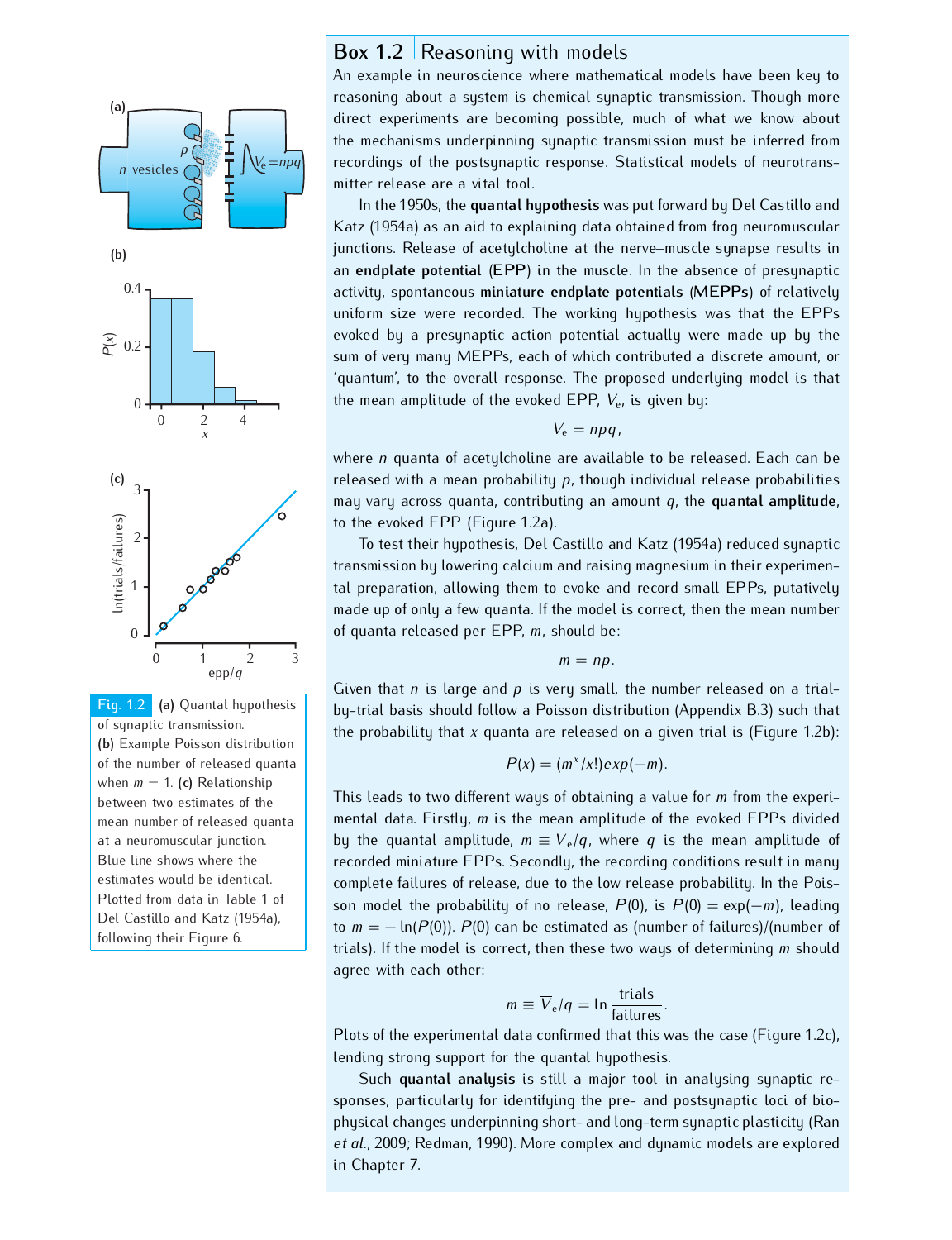

which, on release, may activate a corresponding pool of postsynaptic receptors (Walmsley et al., 1998). The RRVP is replenished from a large reserve pool. The reality is likely to be more complex than this, with vesicles in the RRVP possibly consisting of a number of subpools, each in different states of readiness (Thomson, 2000b). Recycling of vesicles may also involve a number of distinguishable reserve pools (Thomson, 2000b; Rizzoli and Betz, 2005).

A model of such a synapse could itself be very complex. The first step in creating a synapse model is identifying the scientific question we wish to address. This will affect the level of detail that needs to be included. Very different models will be used if our aim is to investigate the dynamics of a neural network involving thousands of synapses compared to exploring the influence of transmitter diffusion on the time course of a miniature excitatory postsynaptic current (EPSC). In this chapter, we outline the wide range of mathematical descriptions that can be used to model both chemical and electrical synapses. We start with the simplest models that capture the essence of the postsynaptic electrical response, before including gradually increasing levels of detail.

## 7.2 The postsynaptic response

The aim of a synapse model is to describe accurately the postsynaptic response generated by the arrival of an action potential at a presynaptic terminal. We assume that the response of interest is electrical, but it could equally be chemical, such as an influx of calcium or the triggering of a secondmessenger cascade. For an electrical response, the fundamental quantity to be modelled is the time course of the postsynaptic receptor conductance. This can be captured by simple phenomenological waveforms, or by more complex kinetic schemes that are analogous to the models of membrane-bound ion channels discussed in Chapter 5.

### 7.2.1 Simple conductance waveforms

The electrical current that results from the release of a unit amount of neurotransmitter at time  $t_s$  is, for  $t \geq t_s$ :

$$
I_{\rm syn}(t) = g_{\rm syn}(t)(V(t) - E_{\rm syn}),\tag{7.1}
$$

where the effect of transmitter binding to and opening postsynaptic receptors is a conductance change,  $g_{syn}(t)$ , in the postsynaptic membrane.  $V(t)$  is **Fig. 7.1** Schematic of a chemical sunapse. In this example, the presynaptic terminal consists of a single active zone containing a RRVP which is replenished from a single reserve pool. A presynaptic action potential leads to calcium entry through voltage-gated calcium channels which may result in a vesicle in the RRVP fusing with the presynaptic membrane and releasing neurotransmitter into the synaptic cleft. Neurotransmitter diffuses in the cleft and binds with postsynaptic receptors which then open, inducing a postsynaptic current (PSC).

The abbreviation **IPSC**, standing for **inhibitory postsynaptic current**, is also used.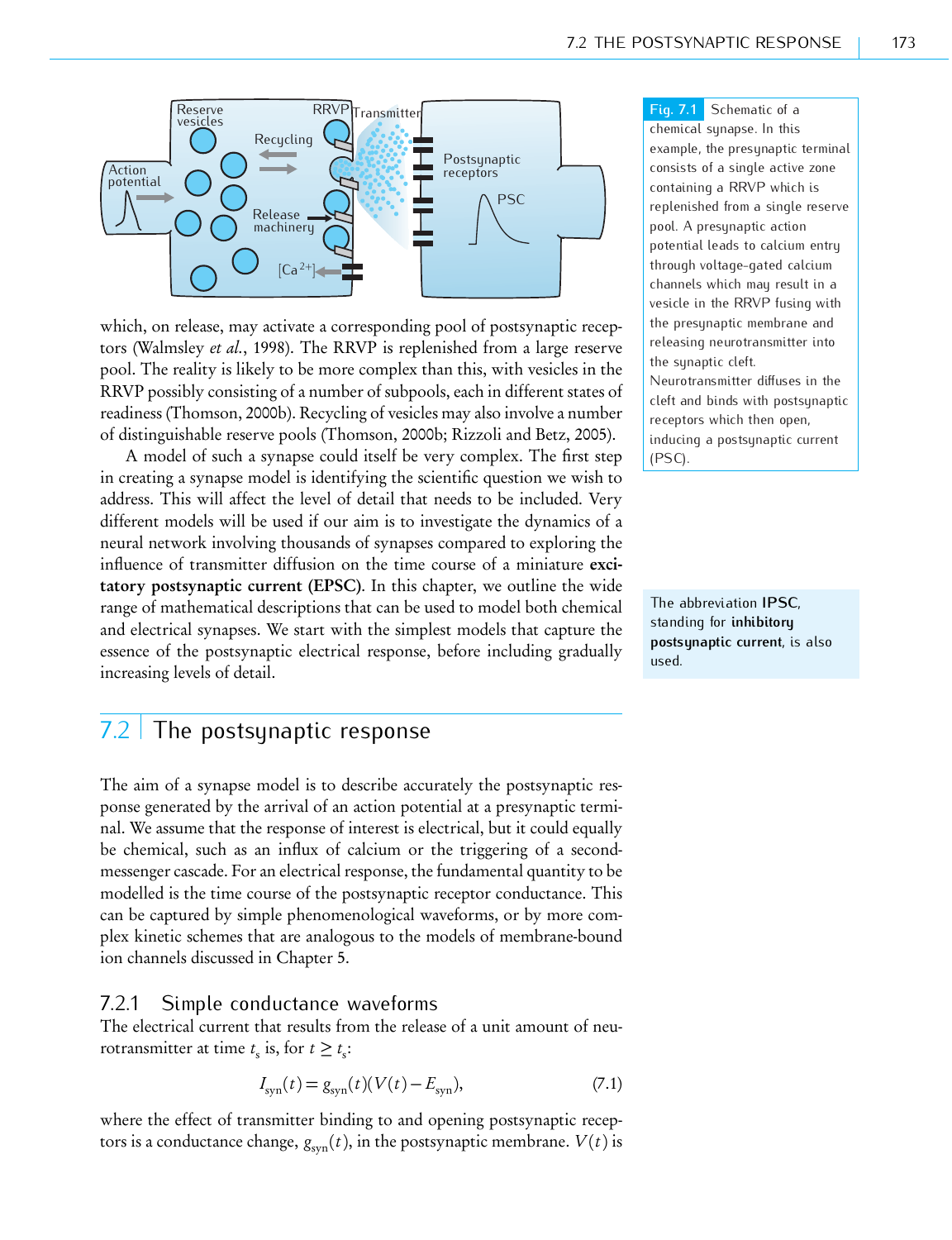

**Fig. 7.2** Three waveforms for synaptic conductance: **(a)** single exponential decay with  $\tau = 3$  ms, **(b)** alpha function with  $\tau = 1$  ms, and **(c)** dual exponential with  $\tau_1 = 3$  ms and  $\tau_2 = 1$  ms. Response to a single presynaptic action potential arriving at time = 1 ms. All conductances are scaled to a maximum of 1 (arbitrary units).

the voltage across the postsynaptic membrane and  $E_{syn}$  is the reversal potential of the ion channels that mediate the synaptic current. Simple waveforms are used to describe the time course of the synaptic conductance,  $g_{syn}(t)$ , for the time after the arrival of a presynaptic spike,  $t \geq t_{s}$ . Three commonly used waveform equations are illustrated in Figure 7.2, in the following order, (a) single exponential decay, (b) alpha function (Rall, 1967) and (c) dual exponential function:

$$
g_{syn}(t) = \overline{g}_{syn} \exp\left(-\frac{t - t_s}{\tau}\right) \tag{7.2}
$$

$$
g_{\rm syn}(t) = \overline{g}_{\rm syn} \frac{t - t_{\rm s}}{\tau} \exp\left(-\frac{t - t_{\rm s}}{\tau}\right) \tag{7.3}
$$

$$
g_{syn}(t) = \overline{g}_{syn} \frac{\tau_1 \tau_2}{\tau_1 - \tau_2} \left( \exp\left(-\frac{t - t_s}{\tau_1}\right) - \exp\left(-\frac{t - t_s}{\tau_2}\right) \right). \tag{7.4}
$$

The alpha and dual exponential waveforms are more realistic representations of the conductance change at a typical synapse, and good fits of Equation 7.1 using these functions for  $g_{syn}(t)$  can often be obtained to recorded synaptic currents. The dual exponential is needed when the rise and fall times must be set independently.

#### Response to a train of action potentials

If it is required to model the synaptic response to a series of transmitter releases due to the arrival of a stream of action potentials at the presynaptic terminal, then the synaptic conductance is given by the sum of the effects of the individual waveforms resulting from each release. For example, if the alpha function is used, for the time following the arrival of the nth spike  $(t > t_n):$ 

$$
g_{syn}(t) = \sum_{i=1}^{n} \overline{g}_{syn} \frac{t - t_i}{\tau} \exp\left(-\frac{t - t_i}{\tau}\right),\tag{7.5}
$$

where the time of arrival of each spike i is  $t_i$ . An example of the response to a train of releases is shown in Figure 7.3.

A single neuron may receive thousands of inputs. Efficient numerical calculation of synaptic conductance is often crucial. In a large-scale network model, calculation of synaptic input may be the limiting factor in the speed of simulation. The three conductance waveforms considered are all solutions of the impulse response of a damped oscillator, which is given by the second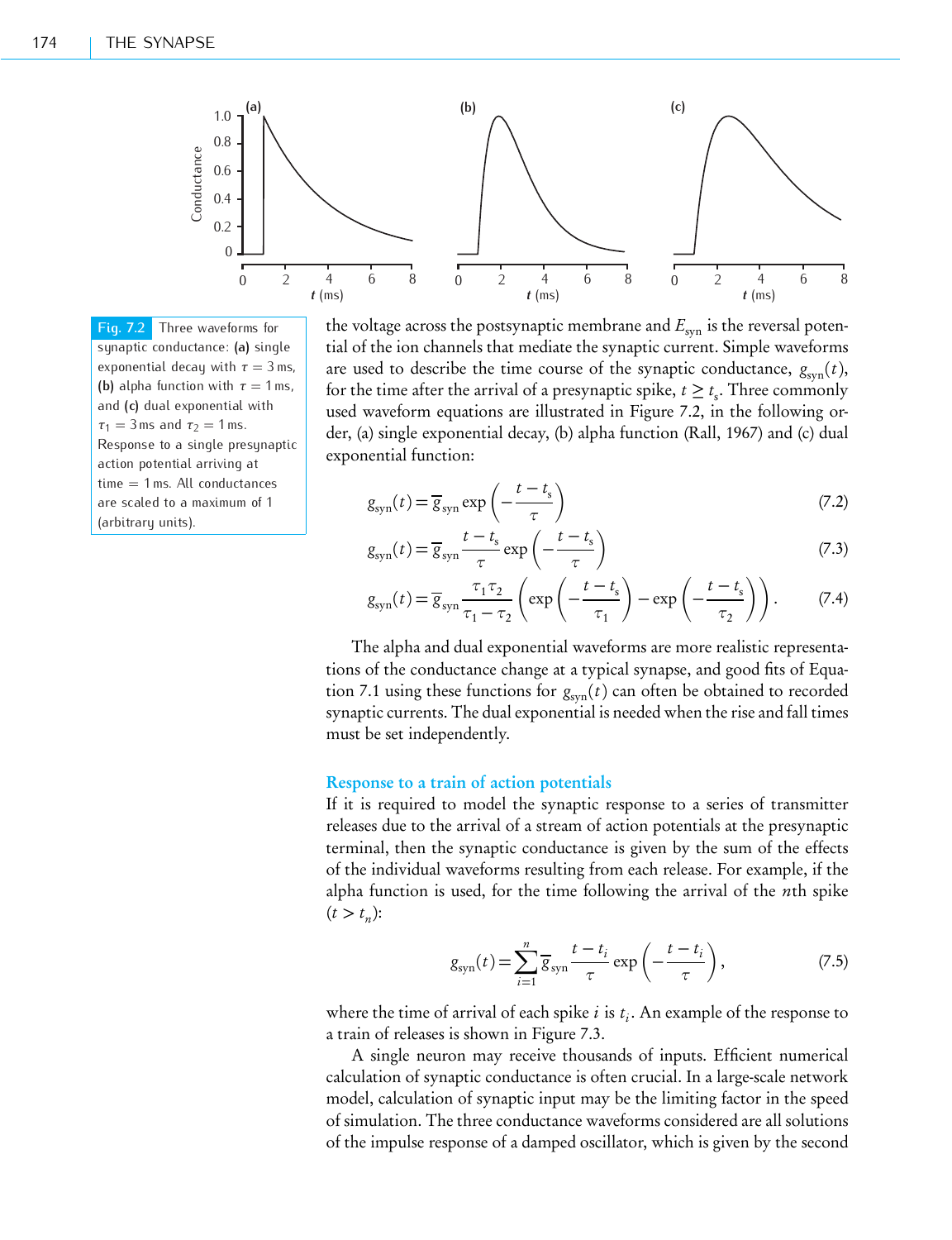

**Fig. 7.3** Alpha function conductance with  $\tau = 10$  ms responding to action potentials occurring at 20, 40, 60 and 80 ms. Conductance is scaled to a maximum of 1 (arbitrary units).

order ODE for the synaptic conductance:

$$
\tau_1 \tau_2 \frac{d^2 g}{dt^2} + (\tau_1 + \tau_2) \frac{dg}{dt} + g = \overline{g}_{syn} x(t).
$$
 (7.6)

The function  $x(t)$  represents the contribution from the stream of transmitter releases. It results in an increment in the conductance by  $\overline{g}_{syn}$  if a release occurs at time t. The conductance  $g(t)$  takes the single exponential form when  $\tau_1 = 0$  and the alpha function form when  $\tau_1 = \tau_2 = \tau$ .

This ODE can be integrated using a suitable numerical integration routine to give the synaptic conductance over time (Protopapas et al., 1998) in a way that does not require storing spike times or the impulse response waveform, both of which are required for solving Equation 7.5. A method for handling Equation 7.5 directly that does not require storing spike times and is potentially faster and more accurate than numerically integrating the impulse response is proposed in Srinivasan and Chiel (1993).

#### Voltage dependence of response

These simple waveforms describe a synaptic conductance that is independent of the state of the postsynaptic cell. Certain receptor types are influenced by membrane voltage and molecular concentrations. For example, NMDA receptors are both voltage-sensitive and are affected by the level of extracellular magnesium (Ascher and Nowak, 1988; Jahr and Stevens, 1990a, b). The basic waveforms can be extended to capture these sort of dependencies (Zador et al., 1990; Mel, 1993):

$$
g_{\text{NMDA}}(t) = \overline{g}_{\text{syn}} \frac{\exp(-(t - t_{\text{s}})/\tau_1) - \exp(-(t - t_{\text{s}})/\tau_2)}{(1 + \mu[\text{Mg}^{2+}] \exp(-\gamma V))},\tag{7.7}
$$

where  $\mu$  and  $\gamma$  set the magnesium and voltage dependencies, respectively. In this model the magnesium concentration  $[Mg^{2+}]$  is usually set at a predetermined, constant level, e.g. 1 mM. The voltage V is the postsynaptic membrane potential, which will vary with time.

### 7.2.2 Kinetic schemes

A significant limitation of the simple waveform description of synaptic conductance is that it does not capture the actual behaviour seen at many synapses when trains of action potentials arrive. A new release of neurotransmitter soon after a previous release should not be expected to contribute as much to the postsynaptic conductance due to saturation of postsynaptic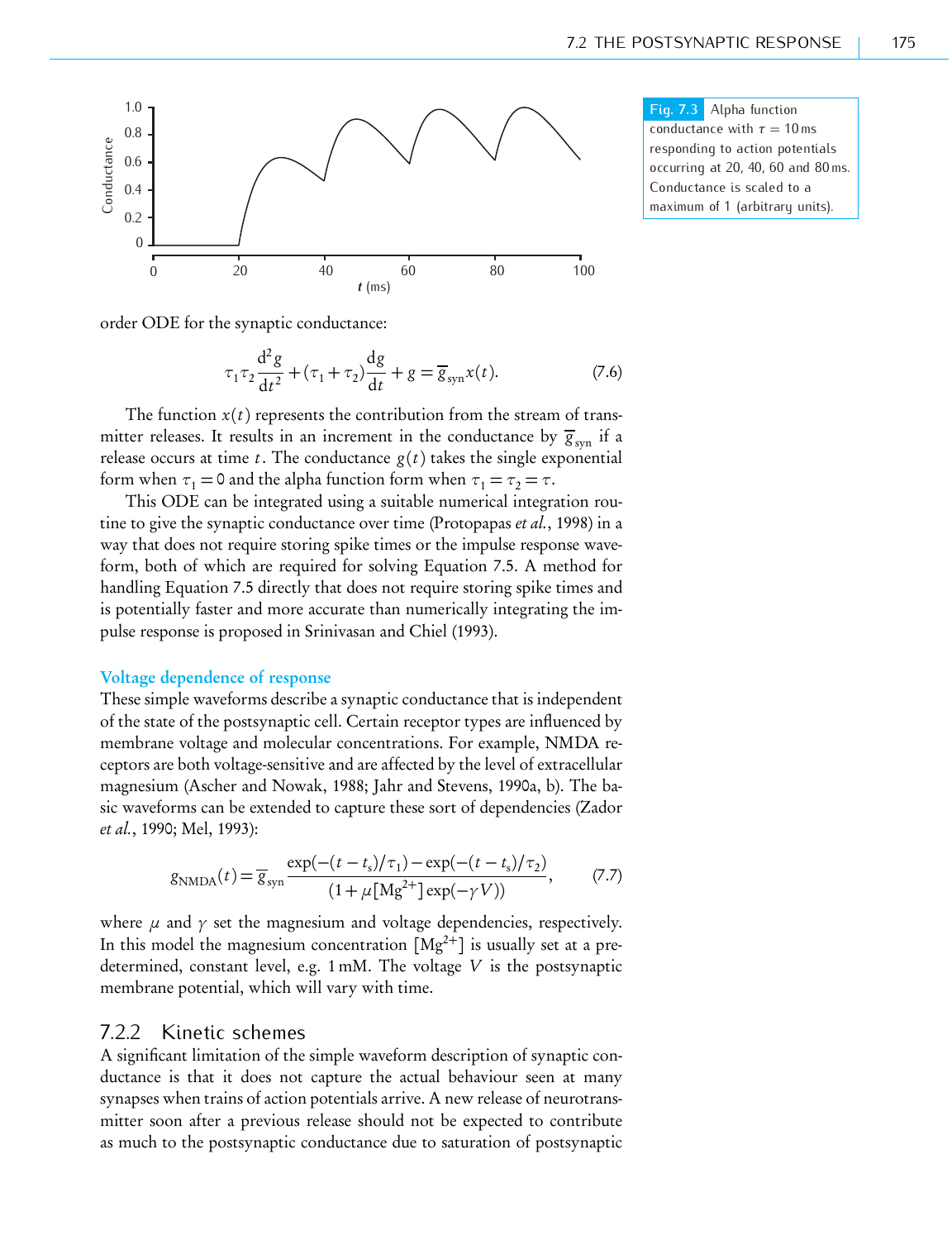**Fig. 7.4** Response of the simple two-gate kinetic receptor model to a single pulse of neurotransmitter of amplitude 1 mM and duration 1 ms. Rates are  $\alpha = 1$  mM<sup> $-1$ </sup>ms<sup> $-1$ </sup> and *β* = 1 ms*<sup>−</sup>*1. Conductance waveform scaled to an amplitude of 1 and compared with an alpha function with  $\tau = 1$  ms (dotted line).



receptors by previously released transmitter and the fact that some receptors will already be open. Certain receptor types also exhibit desensitisation that prevents them (re)opening for a period after transmitter-binding, in the same way that the sodium channels underlying the action potential inactivate. To capture these phenomena successfully, kinetic – or Markov – models (Section 5.5) can be used. Here we outline this approach. More detailed treatments can be found in the work of Destexhe et al. (1994b, 1998).

#### Basic model

The simplest kinetic model is a two-state scheme in which receptors can be either closed, C, or open, O, and the transition between states depends on transmitter concentration, [T], in the synaptic cleft:

$$
C \stackrel{\alpha[T]}{\underset{\beta}{\longleftarrow}} O,
$$
 (7.8)

where *α* and *β* are voltage-independent forward and backward rate constants. For a pool of receptors, states C and O can range from 0 to 1, and describe the fraction of receptors in the closed and open states, respectively. The synaptic conductance is:

$$
g_{\rm syn}(t) = \overline{g}_{\rm syn} \mathcal{O}(t). \tag{7.9}
$$

A complication of this model compared to the simple conductance waveforms discussed above is the need to describe the time course of transmitter concentration in the synaptic cleft. One approach is to assume that each release results in an impulse of transmitter of a given amplitude,  $T_{\text{max}}$ , and fixed duration. This enables easy calculation of synaptic conductance with the two-state model (Box 7.1). An example response to such a pulse of transmitter is shown in Figure 7.4. The response of this scheme to a train of pulses at 100 Hz is shown in Figure 7.5a. However, more complex transmitter pulses may be needed, as discussed below.

#### The neurotransmitter transient

The neurotransmitter concentration transient in the synaptic cleft following release of a vesicle is characterised typically by a fast rise time followed by a decay that may exhibit one or two time constants, due to transmitter uptake and diffusion of transmitter out of the cleft (Clements et al., 1992; Destexhe et al., 1998; Walmsley et al., 1998). This can be described by the same sort of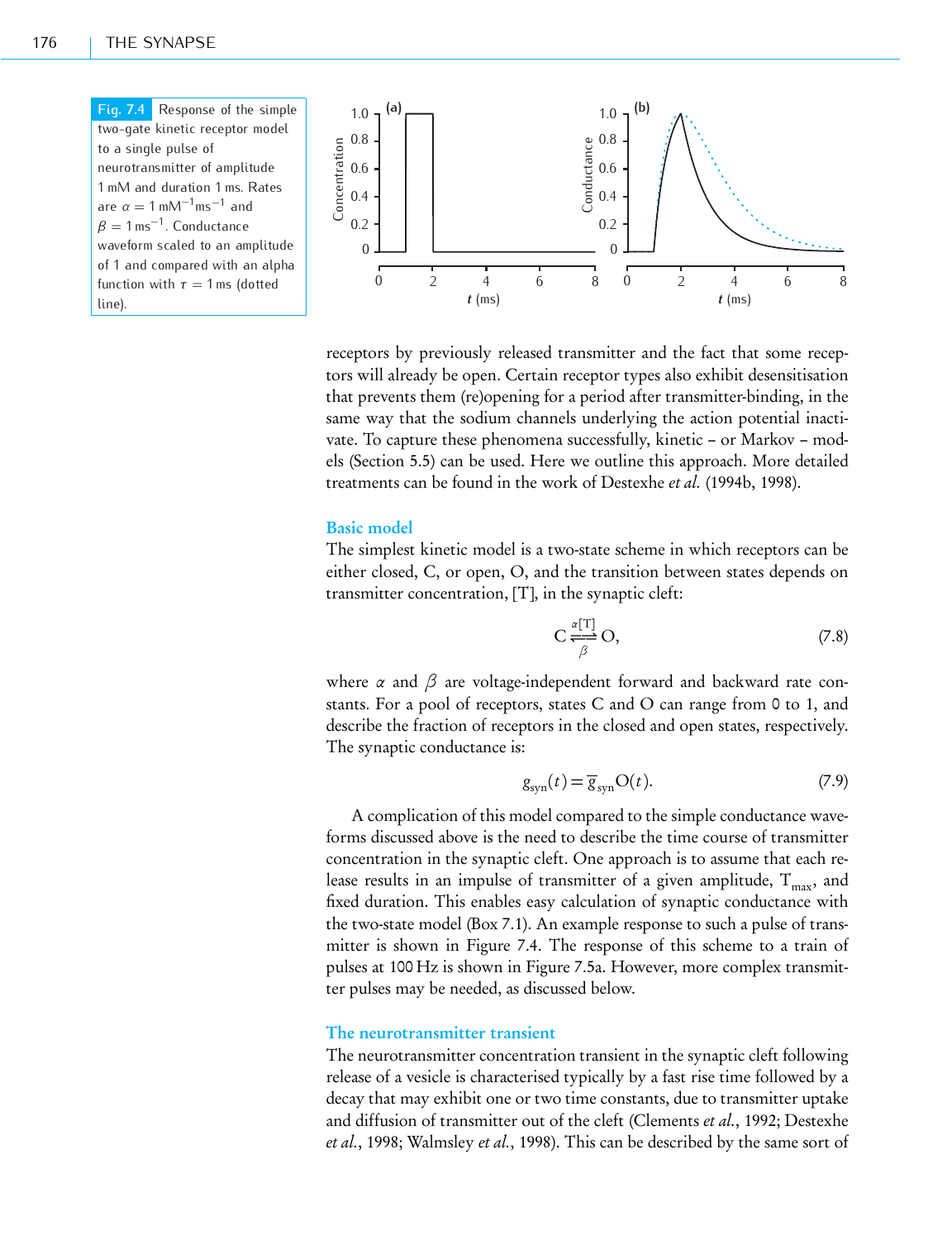the vesicle-state model for vesicle recycling and release (Figure 7.11) with a simple two-gate kinetic scheme for the AMPA receptor response (Figure 7.5). This shows the summed EPSCs due to 500 independent active zones which contain on average a single releasable vesicle. Note the trial-to-trial variation due to stochastic release and the interplay between facilitation of release and depletion of available vesicles.

If the trial-to-trial variation in the postsynaptic response is of interest, in addition to using a stochastic model for vesicle recycling and release, variations in quantal amplitude, which is the variance in postsynaptic conductance on release of a single vesicle of neurotransmitter, can be included. This is done by introducing variation into the amplitude of the neurotransmitter transient due to a single vesicle, or variation in the maximum conductance that may result (Fuhrmann et al., 2002).

7.5 Long-lasting synaptic plasticity

The models detailed above incorporate aspects of short-term plasticity at synapses, such as variability in the availability of releasable vesicles and the probability of their release. Learning and memory in the brain is hypothesised to be at least partly mediated by longer-lasting changes in synaptic strength, known as long-term potentiation (LTP) and long-term depression (LTD). While short-term plasticity largely involves presynaptic mechanisms, longer-lasting changes are mediated by increases or decreases in the magnitude of the postsynaptic response to released neurotransmitter.

Models of LTP/LTD seek to map a functional relationship between pre- and postsynaptic activity and changes in the maximum conductance produced by the postsynaptic receptor pool, typically AMPARs and NMDA receptors. The biology is revealing complex processes that lead to changes in the state and number of receptor molecules (Ajay and Bhalla, 2005). As outlined in the previous chapter (Section 6.8.2), these processes involve calcium-mediated intracellular signalling pathways. Detailed models of such pathways are being developed. However, for use in network models of learning and memory, it is necessary to create computationally simple models of LTP/LTD that capture the essence of these processes, while leaving out the detail. In particular, a current challenge is to find the simplest model that accounts for experimental data on spike-timing-dependent plasticity (STDP). This data indicates that the precise timing of pre- and postsynaptic signals determines the magnitude and direction of change of the synaptic conductance (Levy and Steward, 1983; Markram et al., 1997; Bi and Poo, 1998). The presynaptic signal is the arrival time of an action potential, and the postsynaptic signal is a back-propagating action potential (BPAP) or a synaptic calcium transient.

There are many mathematical formulations of an STDP rule. A simple one accounts for the change in synaptic strength resulting from a single preand postsynaptic spike pair. Suppose that a spike occurs in postsynaptic neuron  $j$  at time  $t^{post}$ , and one occurs in presynaptic neuron  $i$  at time  $t^{pre}$ . Defining the time between these spikes as  $\Delta t = t^{\text{post}} - t^{\text{pre}}$ , an expression The first experimental evidence for long-lasting, activity-dependent changes in synaptic strength were obtained by Bliss and Lømo (1973). By inducing strong firing, or **tetanus**, in the granule cells of the dentate fascia of the hippocampus, Bliss and Lømo found that the amplitude of the signal due to granule cell synaptic currents remained larger after the tetanus, for hours or even days thereafter, leading to the term **long-term potentiation**. It soon became apparent that long-lasting decreases in synaptic strength could also occur in certain circumstances (Lynch *et al.*, 1977; Levy and Steward, 1979). The disparate forms of decreasing strength are known as **long-term depression**.

In addition to tetanic stimulation, it has been found that the relative timing of the presynaptic and the postsynaptic spikes affects the direction of synaptic plasticity. A synapse is more likely to be strengthened if the presynaptic neuron fires within approximately 50 milliseconds before the postsynaptic neuron; conversely, if it fires shortly after the postsynaptic neuron then the synapse is weakened. This phenomenon is referred to as **spike-timing-dependent plasticity** and is found in both developing (Zhang *et al.*, 1998) and adult synapses (Markram *et al.*, 1997; Bi and Poo, 1998).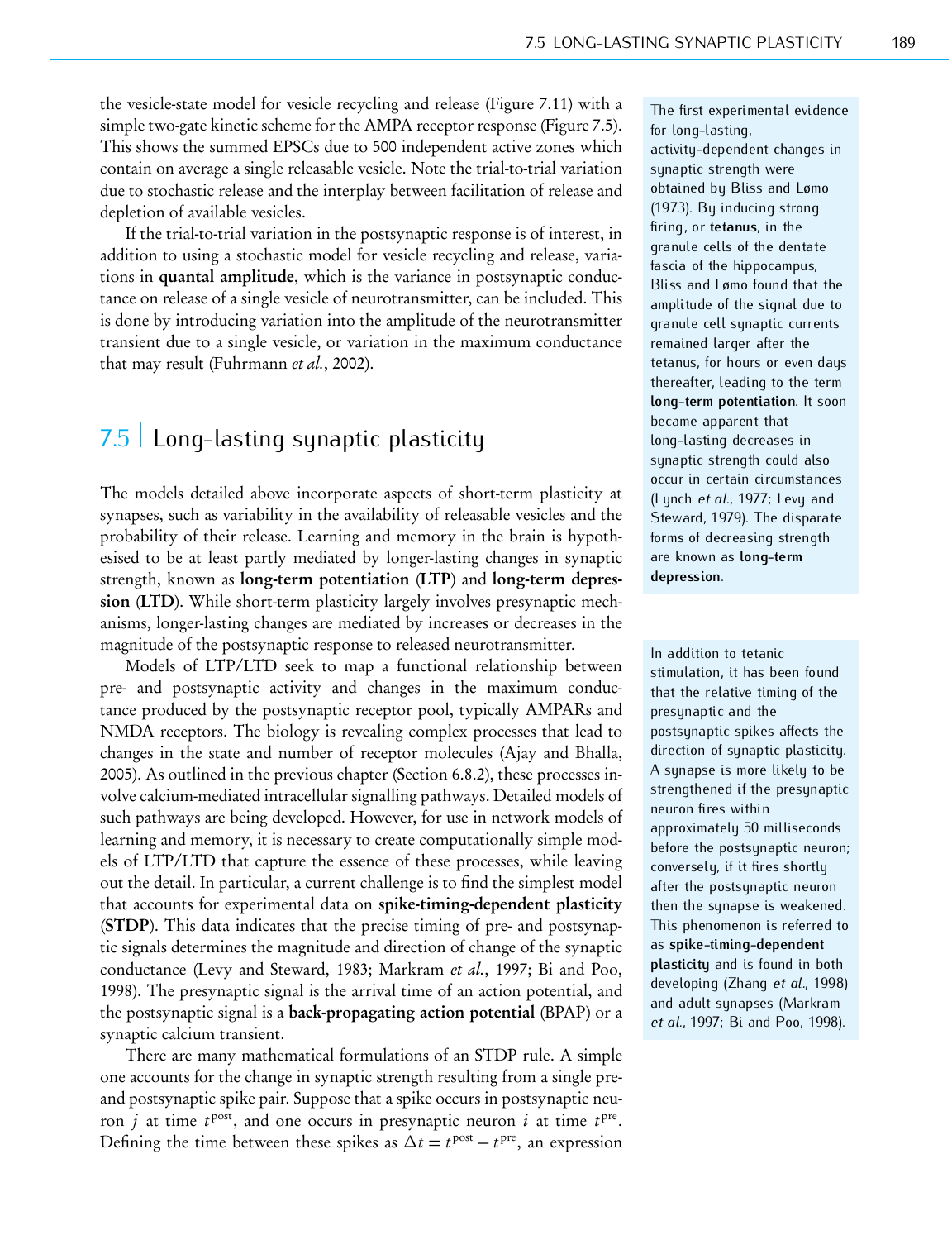![](_page_7_Figure_1.jpeg)

**Fig. 7.13** Example STDP weight change curves. The weight is increased if the postsynaptic spike occurs at the time of, or later than, the presynaptic spike; otherwise the weight is decreased. The magnitude of the weight change decreases with the time interval between the pre- and postsynaptic spikes. No change occurs if the spikes are too far apart in time.

for the change in synaptic strength, or weight,  $w_{ij}$  is (Song et al., 2000; van Rossum et al., 2000):

$$
\Delta w_{ij} = A^{\text{LTP}} \exp(-\Delta t / \tau^{\text{LTP}}) \quad \text{if } \Delta t \ge 0
$$
  
\n
$$
\Delta w_{ij} = -A^{\text{LTP}} \exp(\Delta t / \tau^{\text{LTP}}) \quad \text{if } \Delta t < 0.
$$
 (7.35)

These weight change curves are illustrated in Figure 7.13. The parameters ALTP, ALTD, *τ*LTP and *τ*LTD can be determined experimentally. The data of Bi and Poo (1998) are well fit with  $\tau^{\text{LTP}} = 17 \text{ ms}$  and  $\tau^{\text{LTD}} = 34 \text{ ms}$  (van Rossum et al., 2000). The magnitude of LTP,  $A<sup>LTP</sup>$ , often is greater than that of LTD, but it is small for synapses that are already strong. In a synaptic model, the weight  $w_{ij}$  could be used as a scaling factor for the maximum postsynaptic receptor conductance,  $\overline{g}_{syn}$  (Section 7.2).

More complex models attempt to account for data from stimulation protocols that include triplets or more physiological patterns of spikes (Abarbanel et al., 2003; Castellani et al., 2005; Rubin et al., 2005; Badoual et al., 2006). The simplest such model is a generalisation of the simple spike pair model (Equation 7.35) that treats the weight change as the linear sum of changes due to individual spike pairs within a sequence of pre- and postsynaptic spikes (Badoual et al., 2006). It relates the sequence of spike times to the rate of change in synaptic strength  $w_{ij}$  between presynaptic neuron i and postsynaptic neuron  $j$ , via the equation:

$$
\frac{d w_{ij}}{dt} = \sum_{k} A^{LTP} \exp(-(t - \tilde{t}^{pre})/\tau^{LTP}) \delta(t - t_k^{post})
$$
 (7.36)  

$$
- \sum_{l} A^{TTD} \exp(-(t - \tilde{t}^{post})/\tau^{LTD}) \delta(t - t_l^{pre}).
$$

The sum k is over all postsynaptic spikes, occurring at times  $t_k^{\text{post}}$ , and the sum  $l$  is over all presynaptic spikes. On occurrence of a postsynaptic spike, the weight is increased as an exponentially decaying function of the immediately preceding presynaptic spike time  $\tilde{t}^{\text{pre}}$ . Similarly, the weight is decreased when a presynaptic spike occurs, as an exponentially decaying function of the immediately preceding postsynaptic spike time  $\tilde{t}^{\text{post}}$ .

In reality, weight changes to general pre- and postsynaptic spike trains do not seem to be simple linear sums of the changes expected from individual spike pairs (Froemke and Dan, 2002). Further phenomenological components can be added to this simple model to incorporate effects such as weight saturation and spike triplet interactions, for example (Badoual et al., 2006):

$$
\frac{d w_{ij}}{dt} = \epsilon_i \epsilon_j \left[ (\omega^{\text{LTP}} - w_{ij}) \sum_k A^{\text{LTP}} \exp(-(t - \tilde{t}^{\text{pre}})/\tau^{\text{LTP}}) \delta(t - t_k^{\text{post}}) - (\omega_{ij} - \omega^{\text{LTP}}) \sum_l A^{\text{LTD}} \exp(-(t - \tilde{t}^{\text{post}})/\tau^{\text{LTD}}) \delta(t - t_l^{\text{pre}}) \right].
$$
\n(7.37)

Previous spiking history seems to suppress the magnitude of change for the current spike pair (Froemke and Dan, 2002), and this is captured by two 'suppression' factors,  $\epsilon_i = 1 - \exp(-(t_i - t_{i-1})/\tau_i^s)$  and  $\epsilon_j = 1 - \exp(-(t_j - t_{i-1})/\tau_i^s)$ tj−<sup>1</sup>)*/τ*<sup>s</sup> j ), which are decaying functions of the time interval between the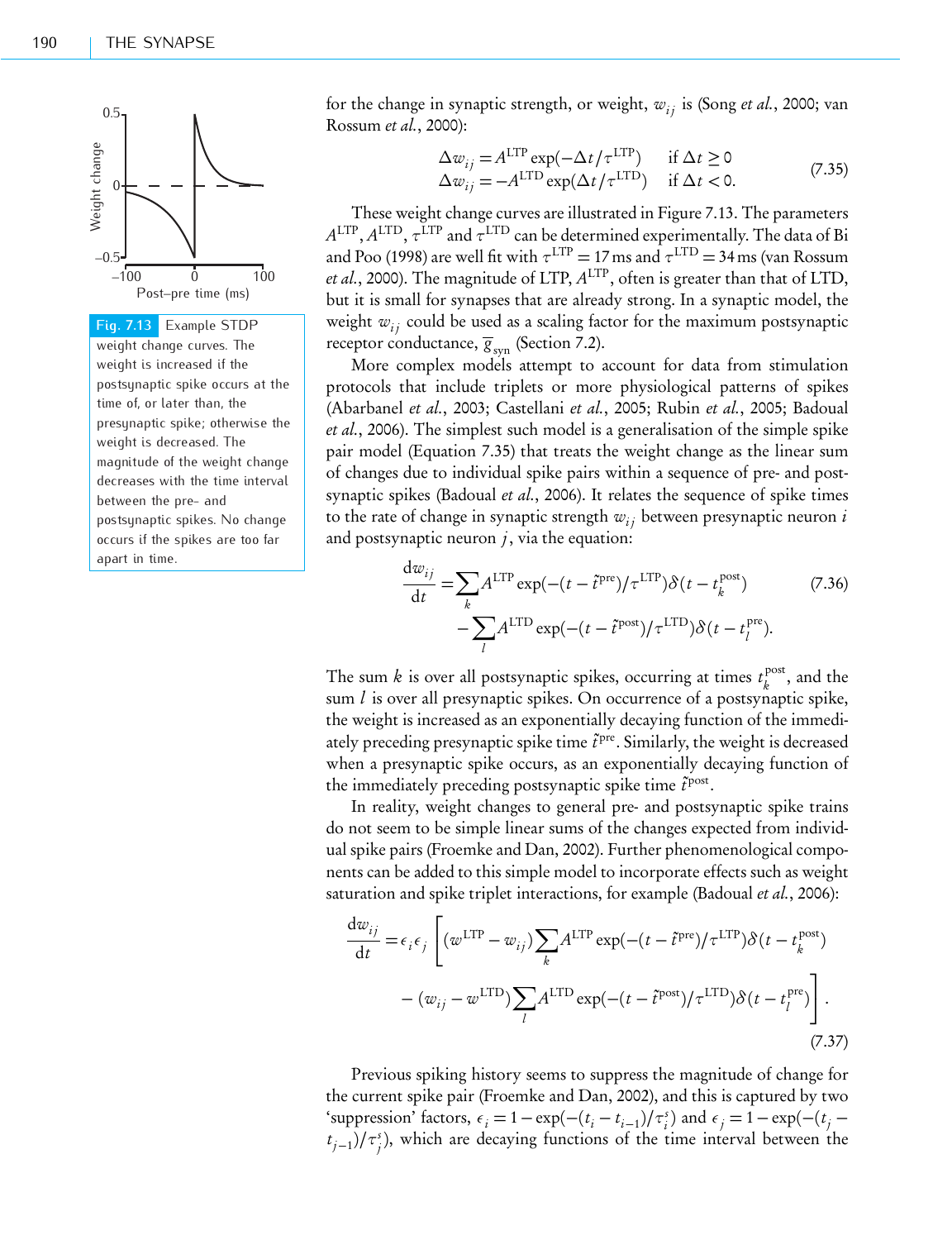previous and current spikes in pre- and postsynaptic neurons  $i$  and  $j$ , respectively. Weights are now limited to be within the range  $w^{\text{LTD}} \leq w_{ij} \leq w^{\text{LTP}}$ .

Rather than pre- and postsynaptic spike times, the major determinant of long-term synaptic changes is the postsynaptic calcium levels resulting from pre- and postsynaptic activity via calcium entry through NMDA- and voltage-gated calcium channels (Ajay and Bhalla, 2005). Both the magnitude and time course of calcium transients determine the sign and magnitude of synaptic weight changes. Badoual et al. (2006) present a simple, phenomenological intracellular signalling scheme to model the mapping from calcium to weight changes. An enzyme, K, mediates LTP in its activated form, K∗, which results from binding with calcium:

$$
K + 4Ca^{2+} \xleftarrow{k^+} K^*.
$$
 (7.38)

The LTD enzyme, P, is activated by two other enzymes, M and H, that are activated by calcium, and neurotransmitter, T, respectively:

$$
M + Ca^{2+} \frac{m^{+}}{m^{-}} M^{*}
$$
  
\n
$$
H + T \frac{b^{+}}{b^{-}} H^{*}
$$
  
\n
$$
M^{*} + H^{*} + P \xrightarrow{p^{+}} P^{*}.
$$
  
\n(7.39)

The percentage increase in synaptic weight (maximum conductance) is proportional to  $K^*$  and the percentage decrease is proportional to  $P^*$ , with the total weight change being the difference between these changes. This model specifies that the sign and magnitude of a weight change is determined by the peak amplitude of a calcium transient. It captures the basic phenomena that lower levels of calcium result in LTD, whereas higher levels result in LTP. More biophysically realistic, but computationally more complex models, that attempt to capture the relationship between postsynaptic calcium transients and changes in synaptic strength, are considered in Section 6.8.2.

### 7.6 Detailed modelling of synaptic components

We have concentrated on models that describe synaptic input for use in either detailed compartmental models of single neurons or in neural networks. Modelling can also be used to gain greater understanding of the components of synaptic transmission, such as the relationship between presynaptic calcium concentrations and vesicle recycling and release (Zucker and Fogelson, 1986; Yamada and Zucker, 1992; Bennett et al., 2000a, b), or the spatial and temporal profile of neurotransmitter in the synaptic cleft (Destexhe and Sejnowski, 1995; Barbour and Häusser, 1997; Rao-Mirotznik et al., 1998; Smart and McCammon, 1998; Franks et al., 2002; Coggan et al., 2005; Sosinsky et al., 2005). This is illustrated in Figure 7.14.

Such studies typically require modelling molecular diffusion in either two or three dimensions. This can be done using the deterministic and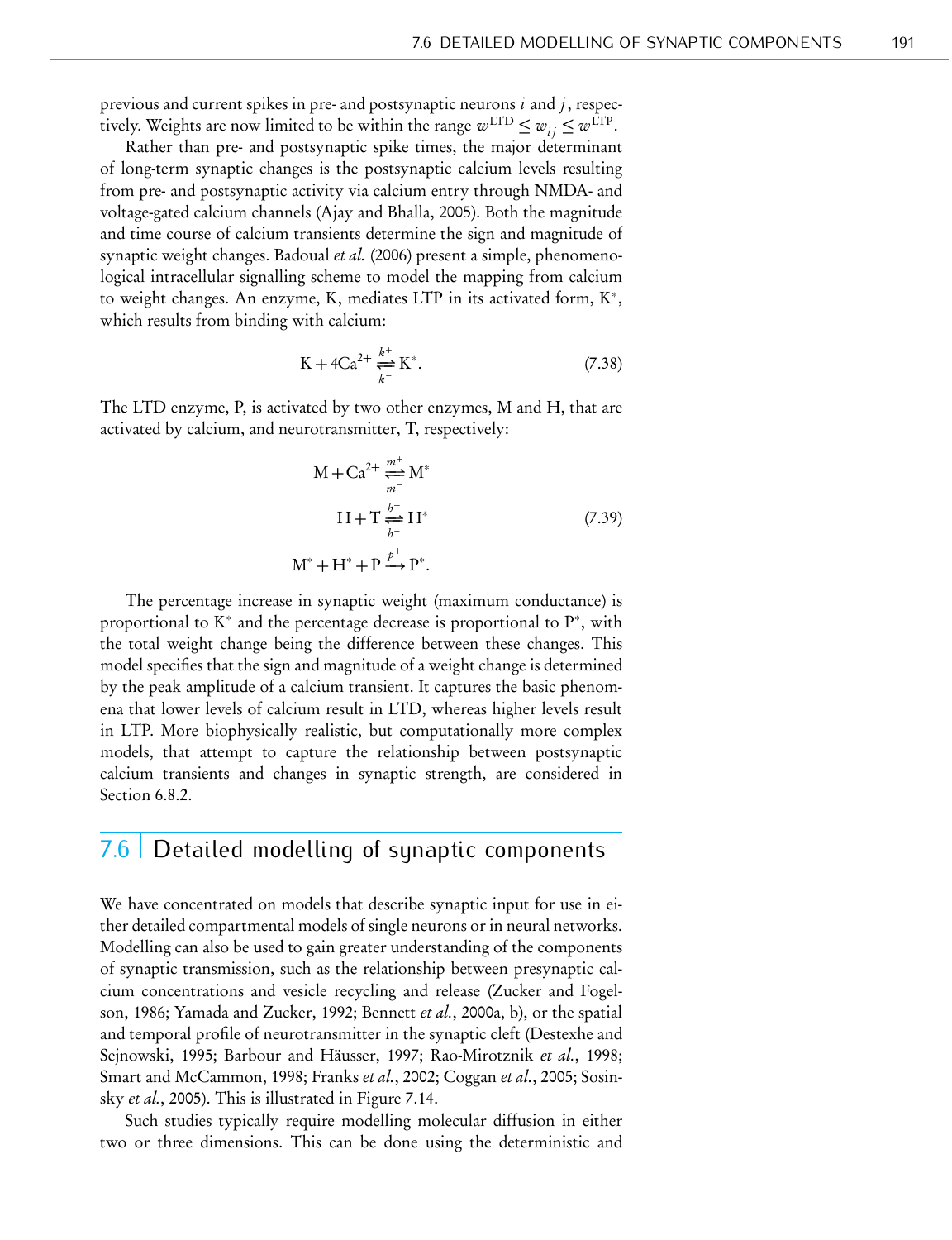**Fig. 7.14 (a)** Spatial distribution of voltage-gated calcium channels with respect to location of a docked vesicle. **(b)** Spatial and temporal profile of neurotransmitter in the synaptic cleft on release of a vesicle.

**(a)** Presynaptic calcium

**(b)** Neurotransmitter transient

![](_page_9_Figure_4.jpeg)

stochastic approaches outlined in Chapter 6 in the context of modelling intracellular signalling pathways. Deterministic models calculate molecular concentrations in spatial compartments and the average diffusion between compartments (Zucker and Fogelson, 1986; Yamada and Zucker, 1992; Destexhe and Sejnowski, 1995; Barbour and Häusser, 1997; Rao-Mirotznik et al., 1998; Smart and McCammon, 1998). Stochastic models track the movement and reaction state of individual molecules (Bennett et al., 2000a, b; Franks et al., 2002). Increasingly, spatial finite element schemes based on 3D reconstructions of synaptic morphology are being employed (Coggan et al., 2005; Sosinsky et al., 2005). The simulation package MCELL (Stiles and Bartol, 2001) is specifically designed for implementing stochastic models based on realistic morphologies (Appendix A.1.2).

## 7.7 Gap junctions

Though first identified in invertebrate and vertebrate motor systems (Furshpan and Potter, 1959; Auerbach and Bennett, 1969), it is now recognised that many neurons, including those in the mammalian central nervous system (Connors and Long, 2004), may be connected by purely electrical synapses known as gap junctions. These electrical connections are typically dendriteto-dendrite or axon-to-axon and are formed by channel proteins that span the membranes of both connected cells (Figure 7.15a). These channels are permeable to ions and other small molecules, and allow rapid, but attenuated and slowed exchange of membrane voltage changes between cells (Bennett and Zukin, 2004). Gap junctions between cells of the same type usually are bidirectional, but junctions between cells of different types often show strong rectification, with depolarisations being transferred preferentially in one direction and hyperpolarisations in the other. This is due to the different cells contributing different protein subunits at either side of the junction (Marder, 2009; Phelan et al., 2009). Gap junction conductance can also be modulated by various G protein-coupled receptors, leading to longlasting changes in coupling strength as the result of neuronal activity (Bennett and Zukin, 2004), equivalent to the long-lasting changes seen at chemical synapses.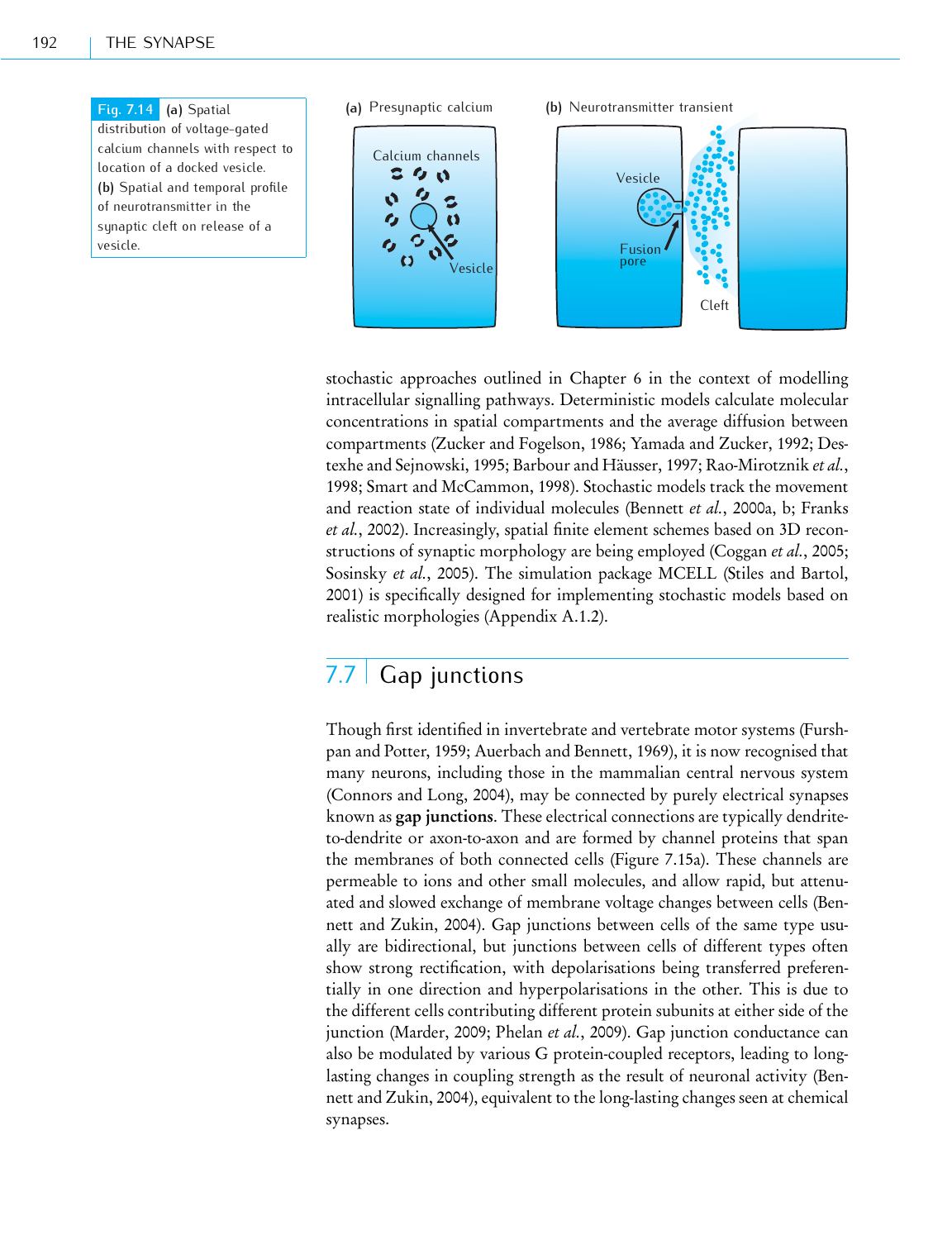![](_page_10_Figure_1.jpeg)

**Fig. 7.15 (a)** Schematic of a gap junction connection between two apposed neurites (dendrites or axons), with **(b)** the equivalent electrical circuit.

A simple gap junction model assumes a particular fixed, symmetric permeability of the gap junction channels. Thus the electrical current through a gap junction is modelled as being strictly ohmic, with a coupling conductance  $g_c$ . The current flowing into each neuron is proportional to the voltage difference between the two neurons at the point of connection (Figure 7.15b):

$$
I_1 = g_c(V_2 - V_1)
$$
  
\n
$$
I_2 = g_c(V_1 - V_2).
$$
\n(7.40)

An example of the effect of a gap junction between two axons is shown in Figure 7.16. The gap junction is half-way along the two axons, and an action potential is initiated at the start of one axon. If the gap junction is sufficiently strong then the action potential in the first axon can initiate an action potential in the second axon, which then propagates in both directions along this axon.

Even this simple connection between two neurons can lead to complex effects. The response of one neuron to the voltage change in the other can be quite asymmetric between neurons, despite a symmetric coupling conductance, if the two neurons have different cellular resistances (or, equivalently, conductances). For the circuit shown in Figure 7.15b, consider current being injected into cell 1 so that it is held at voltage  $V_1$ , relative to its resting membrane potential. Kirchhoff's law for current flow stipulates that the current flowing into point  $V_2$  must equal the current flowing out, so that:

$$
(V_1 - V_2)g_c = V_2 g_2. \t\t(7.41)
$$

Rearranging this equation gives a coupling coefficient that describes the relative voltage seen in cell 2 for a given voltage in cell 1:

$$
\frac{V_2}{V_1} = \frac{g_c}{g_2 + g_c}.
$$
 (7.42)

Clearly,  $V_2$  is always less than  $V_1$ , and the attenuation will be only small if the conductance of cell 2 is low (the cell has a high input resistance), relative to the coupling conductance. Similarly, if cell 2 is held at  $V_2$ , then the